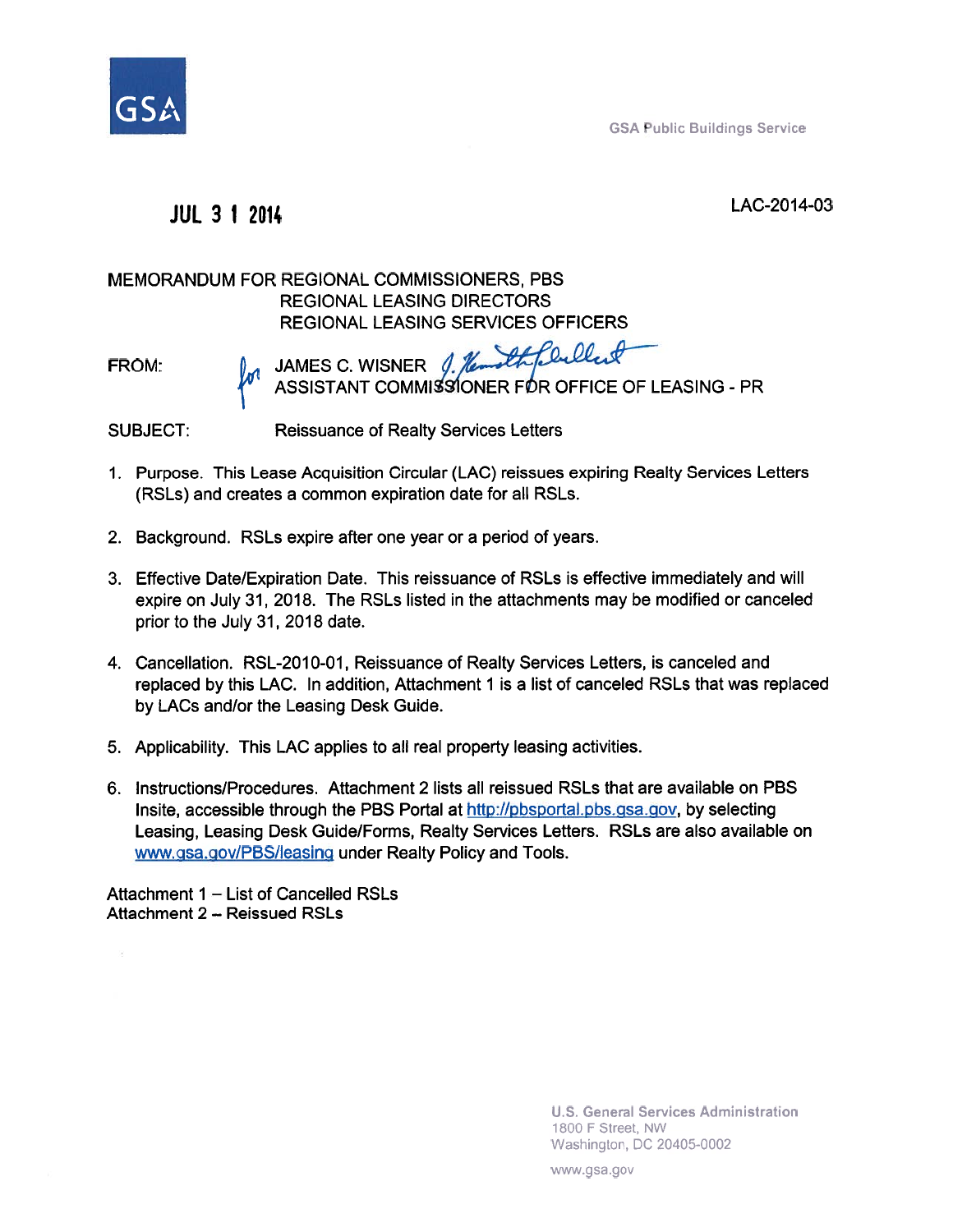| <b>Date Issued</b> | <b>RSL Number</b> | <b>Subject</b>                                                                                                               | <b>Cancelled</b> |
|--------------------|-------------------|------------------------------------------------------------------------------------------------------------------------------|------------------|
| 09/28/2010         | RSL-2010-02       | Energy Star® Requirement for Lease<br>Acquisition with attachments 1-3                                                       | July 31, 2014    |
| 04/29/2009         | RSL-2009-02       | Revising GSA Form 3626, U.S.<br>Government Lease for Real Property                                                           | July 31, 2014    |
| 08/22/2008         | RSL-2008-04       | <b>Revised Solicitation for Offers</b><br>Template, Revised Form 1364,<br><b>Security Unit Price List</b>                    | July 31, 2014    |
| 06/13/2008         | RSL-2008-01       | Fire and Casualty Damage Clause<br>Modification                                                                              | July 31, 2014    |
| 12/27/2007         | RSL-2007-12       | <b>Green Lease Policies and</b><br>Procedures for Lease Acquisition                                                          | July 31, 2014    |
| 10/23/2007         | RSL-2007-10       | Leasing Delegations Approval and<br>Oversight                                                                                | July 31, 2014    |
| 01/29/2007         | RSL-2007-01       | <b>Updated Lease Representations and</b><br><b>Certifications</b>                                                            | July 31, 2014    |
| 05/10/2006         | RSL-2006-02       | Mandatory Use of eLease (amended)                                                                                            | July 31, 2014    |
| 11/29/2005         | PQ-2005-11        | <b>Lease Security Standards</b>                                                                                              | July 31, 2014    |
| 11/14/2005         | PQ-2005-09        | <b>Revised General Clauses</b>                                                                                               | July 31, 2014    |
| 06/28/2005         | PQ-2005-06        | Revised Lease File Checklist and<br>Guidance                                                                                 | July 31, 2014    |
| 05/04/2005         | PQ-2005-04        | Fire Protection, Life Safety and<br><b>Environmental Procedures in Lease</b><br>Acquisition                                  | July 31, 2014    |
| 02/15/2005         | PQ-2005-03        | <b>Annual Review of STAR User</b><br><b>Access to Ensure Proper</b><br>Segregation of Duties and Electronic<br>Data Security | July 31, 2014    |
| 09/21/2001         | PX-2001-03        | Guidance on Use of the SFO and<br>Lease Forms                                                                                | July 31, 2014    |
| 08/18/1995         | PER-95-03         | Simplified Procedures for Acquisition<br>of Leasehold Interests in Real<br>Property                                          | July 31, 2014    |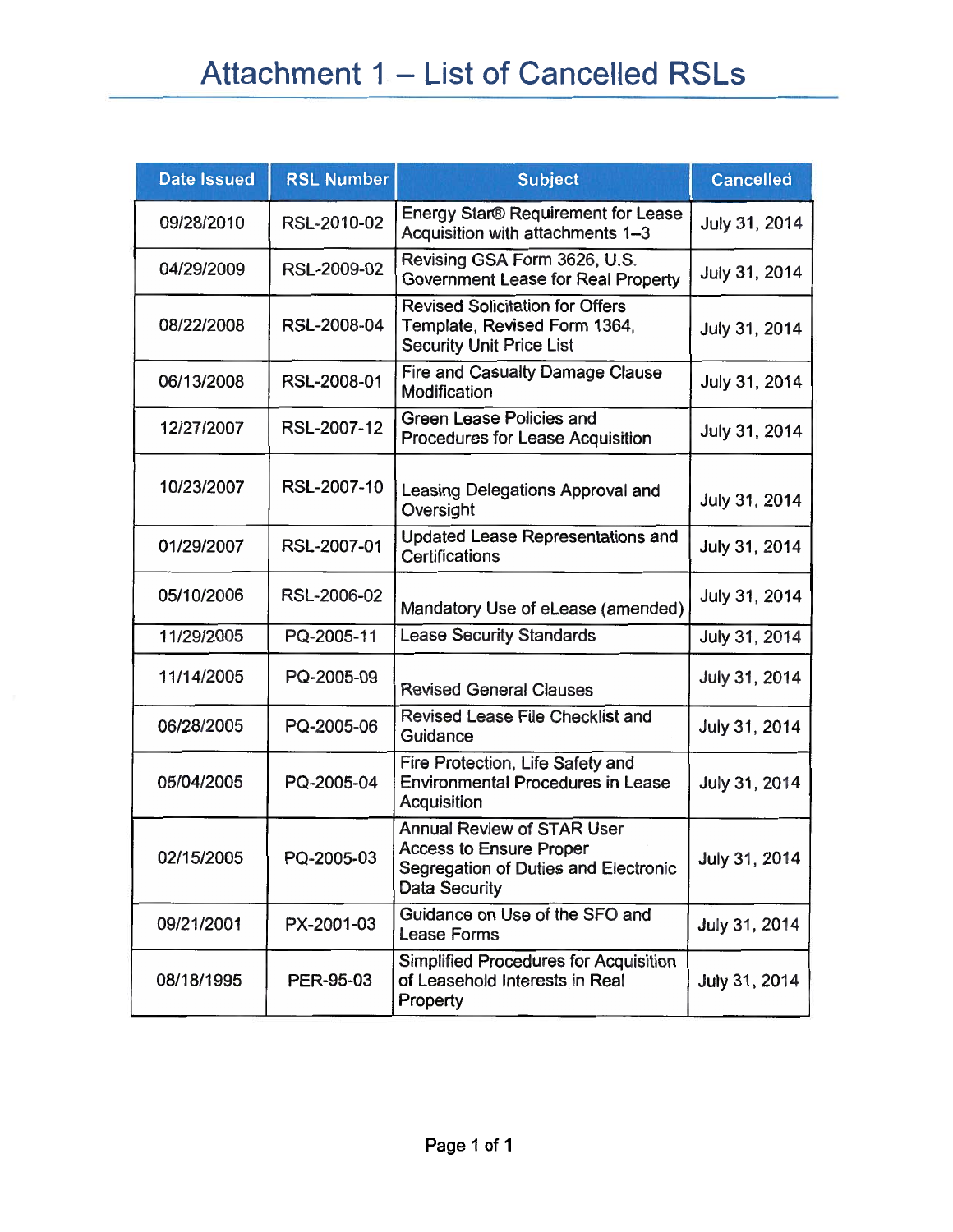| <b>Date Issued</b> | <b>RSL Number</b> | <b>Subject</b>                                                                                                                                            | <b>Extended</b> |
|--------------------|-------------------|-----------------------------------------------------------------------------------------------------------------------------------------------------------|-----------------|
| 08/12/2009         | RSL-2009-06       | <b>Acquisition Planning for Leases</b><br><b>Revised</b>                                                                                                  | July 31, 2018   |
| 06/02/2009         | RSL-2009-04       | <b>Process for Lease Actions Funded</b><br>by the American Recovery and<br><b>Reinvestment Act (ARRA)</b>                                                 | July 31, 2018   |
| 02/19/2009         | RSL-2009-01       | Posting of Justifications for Other<br>than Full and Open Competitions on<br>the Federal Business Opportunities<br>("FedBizOpps") Website                 | July 31, 2018   |
| 09/26/2008         | RSL-2008-07       | Special Aspects of Contracting for<br><b>Succeeding Leases</b>                                                                                            | July 31, 2018   |
| 08/22/2008         | RSL-2008-06       | Procedures for FEMA Emergency<br>and Disaster Leases                                                                                                      | July 31, 2018   |
| 08/22/2008         | RSL-2008-05       | <b>Price Preference for Historic</b><br><b>Properties in Lease Acquisitions</b>                                                                           | July 31, 2018   |
| 08/20/2008         | RSL-2008-03       | Revised Policy on the Determination<br>of Operating or Capital Lease<br><b>Classification for Budget</b><br><b>Scorekeeping Purposes</b>                  | July 31, 2018   |
| 10/30/2007         | RSL-2007-11       | Free Space in a Leased Location                                                                                                                           | July 31, 2018   |
| 10/23/2007         | RSL-2007-09       | <b>Tax Adjustment Clause Enforcement</b>                                                                                                                  | July 31, 2018   |
| 03/30/2007         | RSL-2007-06       | <b>Tenant Improvement Project</b><br><b>Management Support</b>                                                                                            | July 31, 2018   |
| 03/19/2007         | RSL-2007-05       | <b>Tenant Improvement Costs/</b><br>Reimbursable Work Authorization<br><b>Tracker and Agency Concurrence for</b><br><b>RWA Expenditure</b>                | July 31, 2018   |
| 03/19/2007         | RSL-2007-04       | <b>Price Reasonableness</b><br>Determinations and Notices to<br>Proceed for Tenant Improvements<br>Supplemental Lease Agreement for<br><b>Excess TI's</b> | July 31, 2018   |
| 03/19/2007         | RSL-2007-03       | Tenant Improvements Schedule and<br>Submittals Revisions in the<br><b>Solicitation for Offers</b>                                                         | July 31, 2018   |
| 11/28/2006         | RSL-2006-09       | Lease SFO Revisions for National<br><b>Broker Contract</b>                                                                                                | July 31, 2018   |